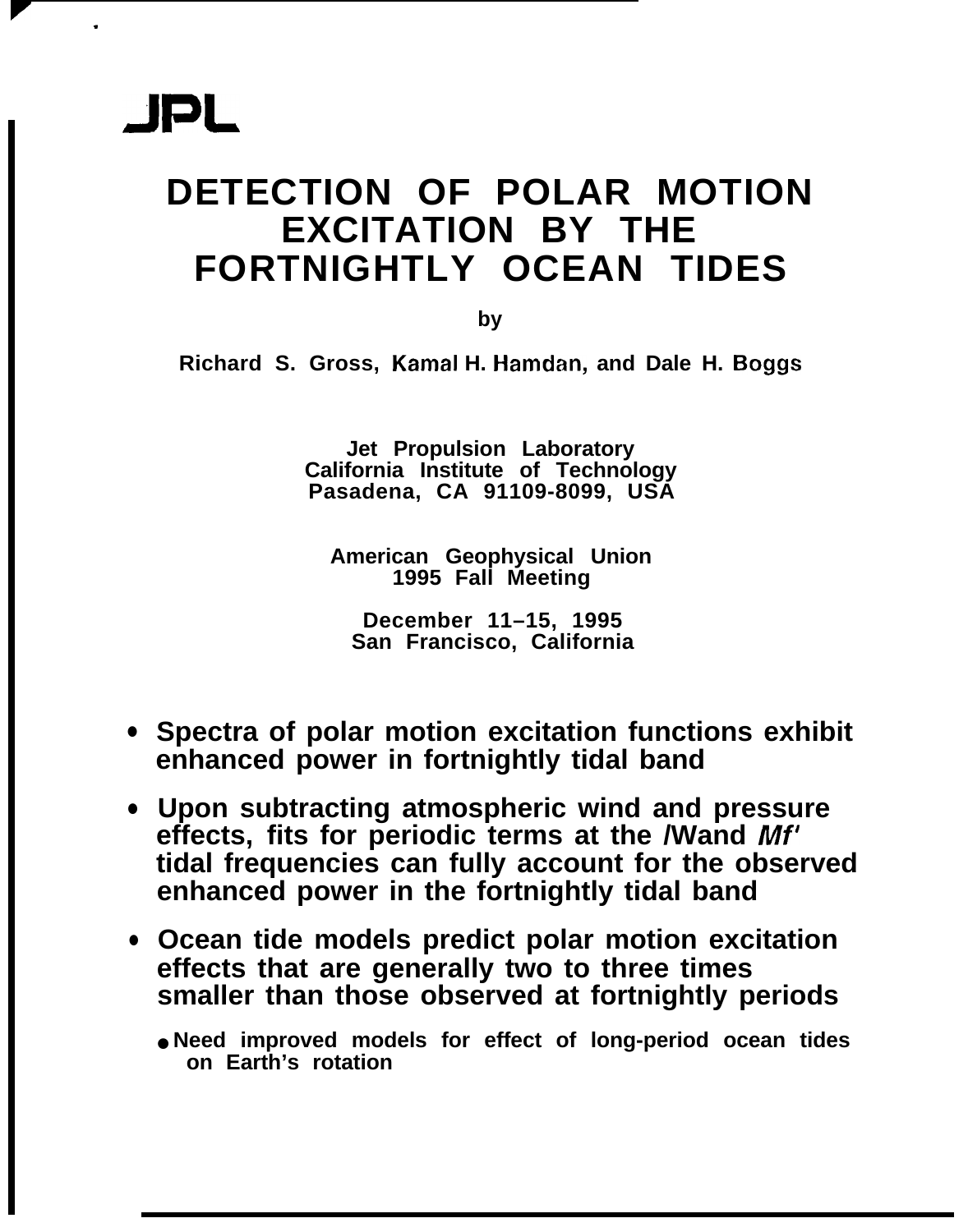### **APPROACH**

#### ● **Polar motion excitation function**

- **" Use that derived from SPACE94 polar motion values**
	- **SPACE94 is a Kalman filter-based combination of spacegeodetic Earth rotation measurements**
- **Spans 1976.8–1994 at l-day intervals**

#### **. Remove effects of atmospheric wind and pressure**

- **Use atmospheric angular momentum values computed from operational analyses of National Centers for Environmental Prediction (formerly the National Meteorological Center)**
- **Pressure term used is that computed assuming oceans respond as inverted barometer to imposed atmospheric pressure changes**

#### **<sup>c</sup> Least-squares fit for periodic terms at tidal frequencies to SPACE94–AAM residual series**

- $\bullet$  Fit for mean, trend, and periodic terms at the weekly  $(M9)$ **and /1#9'), fortnightly (Mf and Mf'), monthly (Mm), semiannual (Ssa), and annual (Sa) tidal frequencies**
- **. Fit to entire 18.2-year span of data set**
	- **Data set spanning about 18.6 years must be used in order to resolve periodic terms at the M9 and M9' tidal frequencies, or at the Mf and Mf' tidal frequencies, since that is their beat period**

#### ● **Compare recovered empirical tidal effects with those predicted by ocean tide models**

- **Seiler (1991) as analyzed for polar motion effects by Gross (1993) and Brosche & Wunsch (1994)**
- **" Dickman (1993)**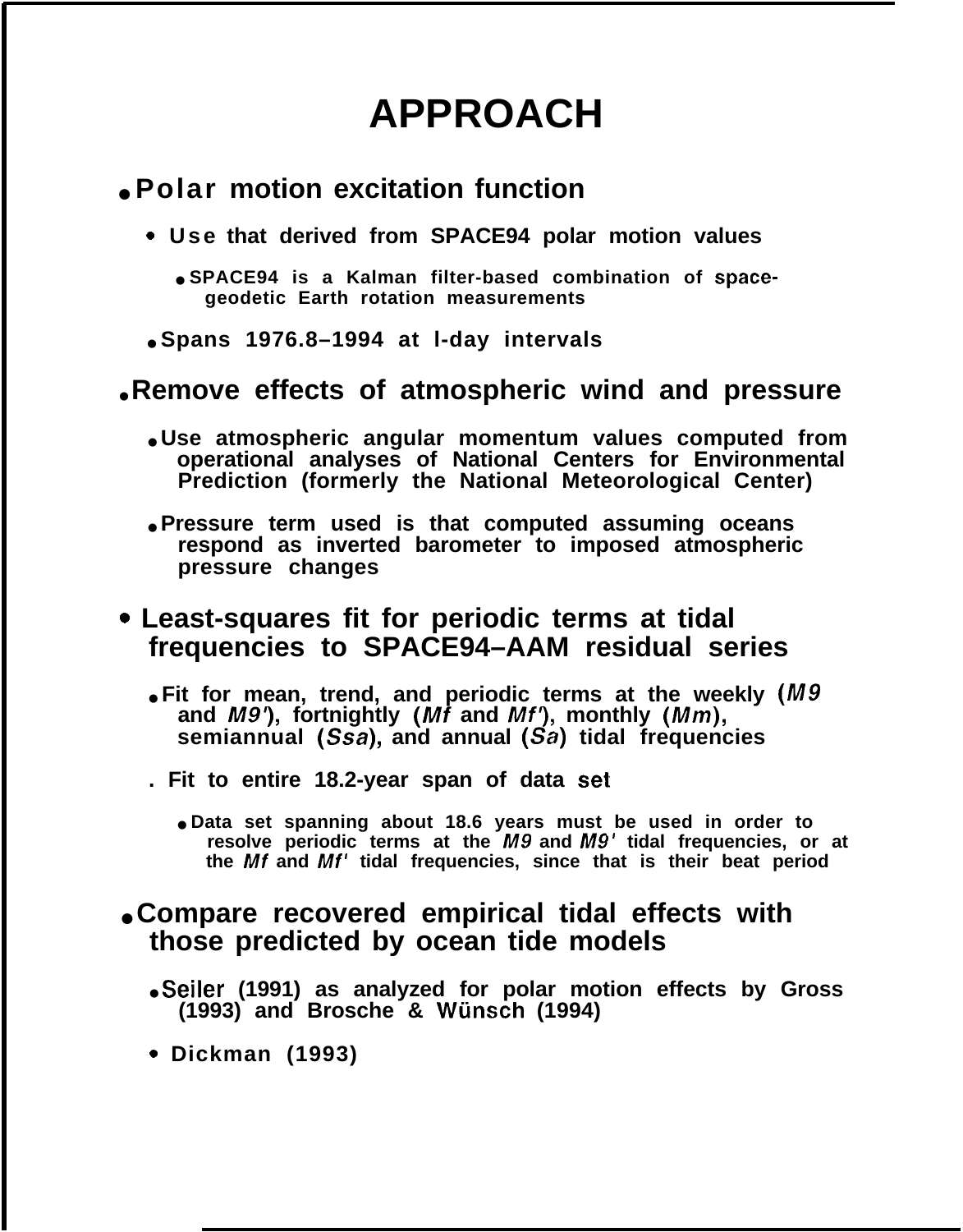### **LONG PERIOD LIOUVILLE EQUATION**

**Conservation of angular momentum expressed within rotating, bodyfixed reference frame**

$$
\frac{\partial L}{\partial t} + \omega \times L = \tau
$$

where the angular momentum vector  $L = \mathbf{I} \cdot \omega + \mathbf{h}$ 

**Assume rotation is small perturbation from state of uniform rotation at rate Q. Keeping terms to first order yields long period Liouville eq.**

$$
\mathbf{m}(t) + \frac{i}{\sigma_{cw}} \frac{\partial \mathbf{m}}{\partial t} = \psi(t) = \chi(t) - \frac{i}{\Omega} \frac{\partial \chi}{\partial t}
$$

where:  $m \equiv (\omega_1 + i \omega_2)/\Omega$  (terrestrial location of rotation pole)  $\psi(t)$ ,  $\chi(t)$  are the polar motion excitation functions  $\sigma_{cw}$  is complex-valued frequency of Chandler wobble

• Written in terms of reported polar motion parameters  $\sim (-) = x_p(t) \cdot i y_p(t)$ ● **In time domain:**

$$
p(t) + \frac{i}{\sigma_{cw}} \frac{\partial p}{\partial t} = \chi(t) = \frac{1.61}{\Omega (C-A)} \left[ h(t) + \frac{\Omega c(t)}{1.44} \right]
$$

**" In frequency domain:**

$$
\mathbf{p}(\sigma) = \frac{\sigma_{cw}}{\sigma_{cw} - \sigma} \chi(\sigma)
$$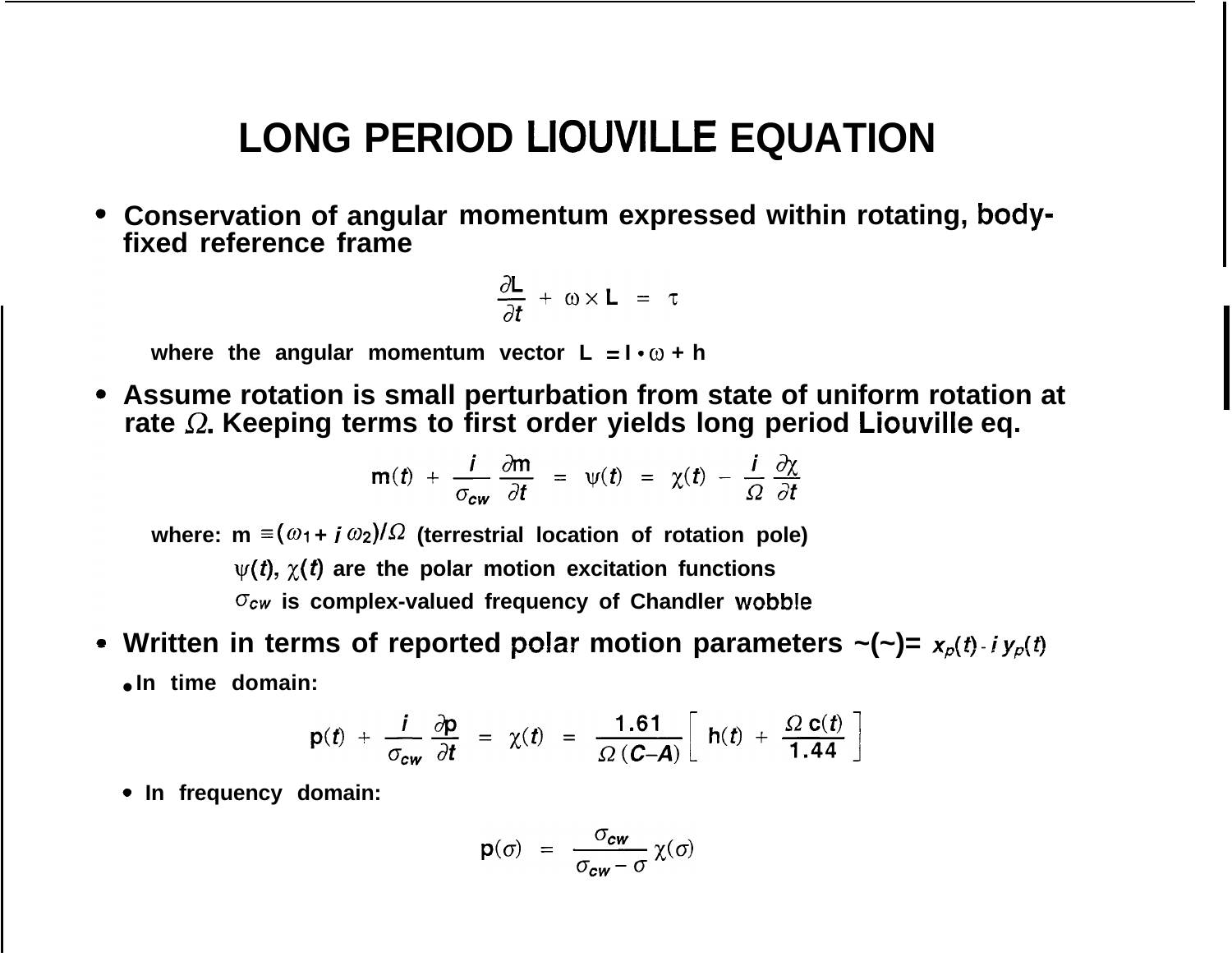# **POLAR MOTION EXCITATION FUNCTIONS**

- **In Earth rotation theory, the excitation functions, or z-functions, are the forcing functions that cause changes in the Earth's rotation (length-of-day) and orientation (polar motion)**
- **In general, they are functions of changes in**
	- **the Earth's inertia tensor relative angular momentum**
- **At frequencies far from the Free Core Nutation resonance (that is, at periods long compared to a day), the polar motion excitation functions**  $\chi(t)$  are related to the polar motion parameters  $x_p(t)$  and  $y_p(t)$  by:

$$
p(t) + \frac{i}{\sigma_{cw}} \frac{\partial p}{\partial t} = \chi(t)
$$

**where:**  $p(t) = x_p(t) - i y_p(t)$   $\chi(t) = \chi_1(t) + i \chi_2(t)$ 

- **" This is the equation for simple harmonic motion in the complex plane**
- The excitation pole is that pole about which the rotation pole instantaneously **revolves**
- **Changes in the excitation pole force changes in the polar motion**
- Can be recovered from polar motion observations either by direct **numerical differentiation or by deconvolution**
- **s The SPACE94 polar motion excitation functions have been used here**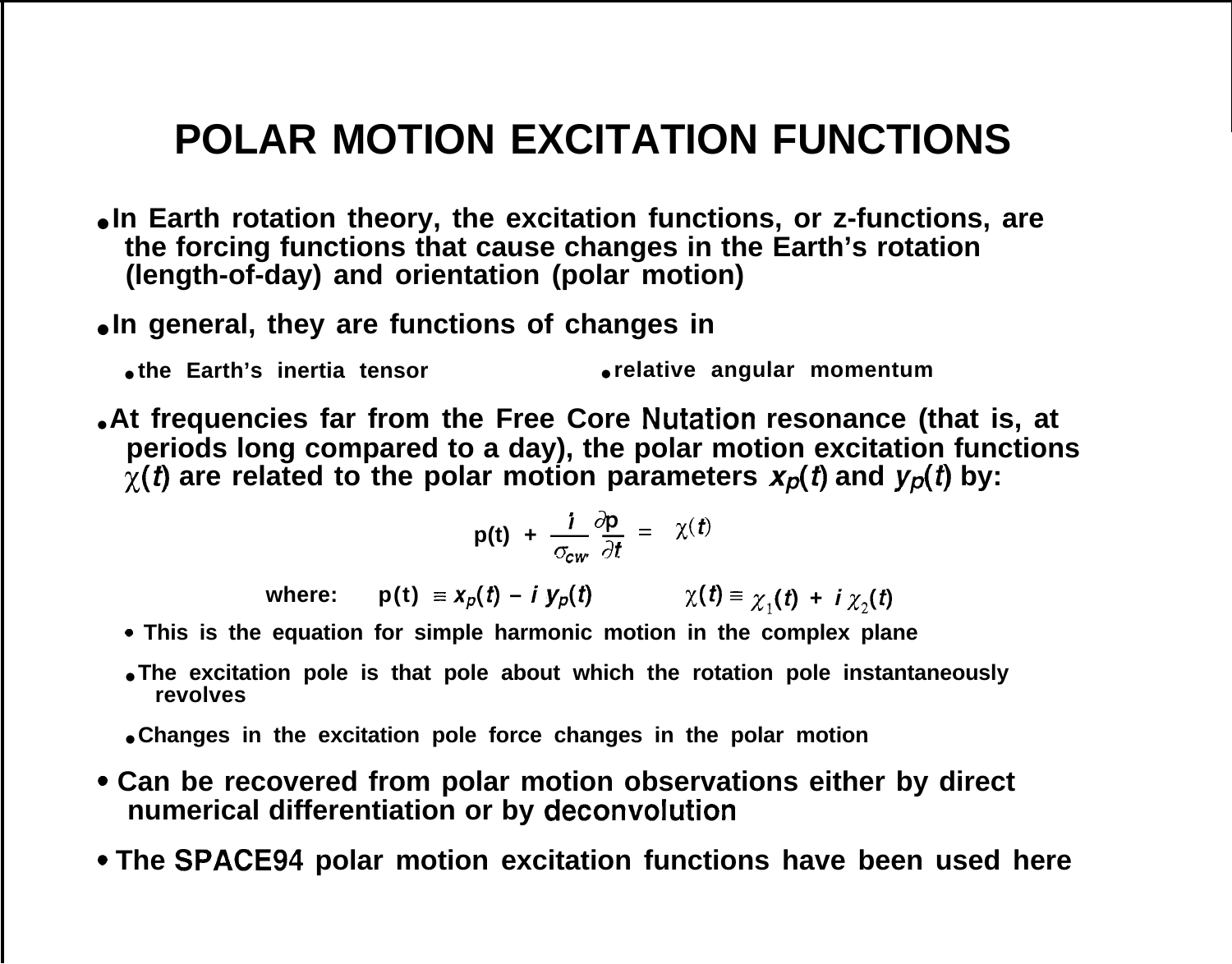### **SPACE94 EARTH ORIENTATION SERIES**

#### ● **A combination of space-geodetic Earth rotation measurements**

- **LLR (from JPL analysis center)**
- **SLR** (from University of Texas Center for Space Research analysis center)
- **. VLBI [from IRIS "Intensive" (both NOAA & USNO analyses), NASA's Deep Space Network at JPL, and NASA's Space Geodesy Program at GSFC]**
- **c GPS (from S10 and JPL analysis centers)**

#### ● **Individual series adjusted prior to their combination**

#### ● **Leap seconds and tidal terms removed (when necessary) from UT1 values**

- **" Yoder et a/.** [1981] model used to **remove effect of all long period solid Earth tides**
- **Dickman [1993] model used to remove ocean tidal corrections to the Yoder et a/. [1981] model values at the Mf, Mf', Mm, and Ssa tidal frequencies**
- **Herring [1993] empirical model used to remove effect of semidiurnal and diurnal ocean tides on NOAA's IRIS "Intensive" UT1 values**
- **" Bias and rate of each series adjusted to be in agreement with each other**
- **" Stated uncertainties of each series adjusted so its residual with respect to a combination of all other series has a reduced chi-square of one**
- **Outlying data points deleted**

#### ● **Adjusted series combined using Kalman filter to form SPACE94**

● **Consists of values fol PMX, PMY, UTI–UTC, their formal uncertainties and correlations spanning October 6.0, 1976 to January 27.0, 1995 at daily intervals**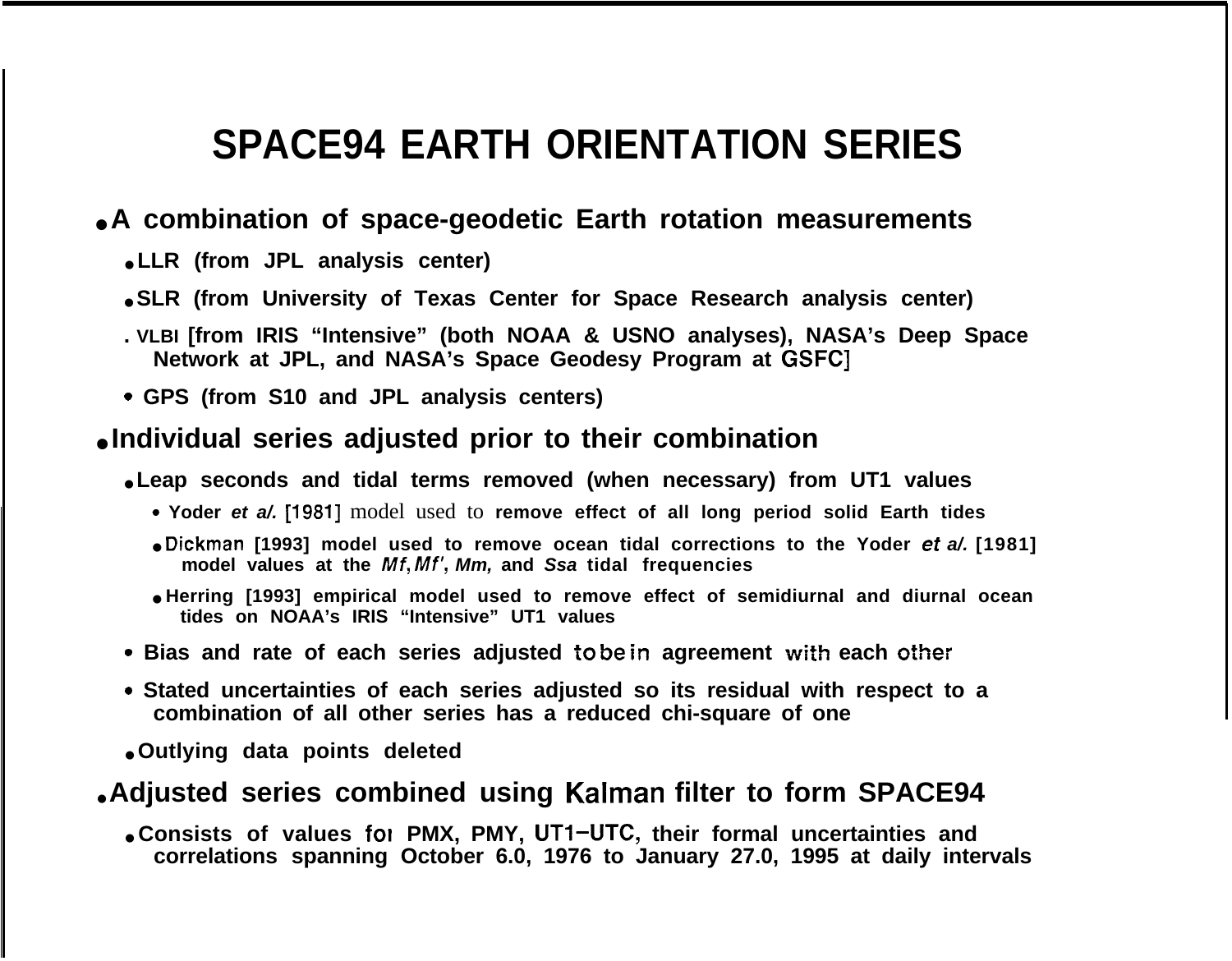### **SPACE94 POLAR MOTION EXCITATION FUNCTION**

● **SPACE94 consists of values for polar motion and UTI–UTC**

### **Kalman filter used to generate SPACE94**

- **" Contains a model for the polar motion process**
- **" Produces estimates of excitation functions as well as polar motion and UT1-UTC**
- Polar motion excitation functions used here are those estimated by **Kalman filter when generating SPACE94**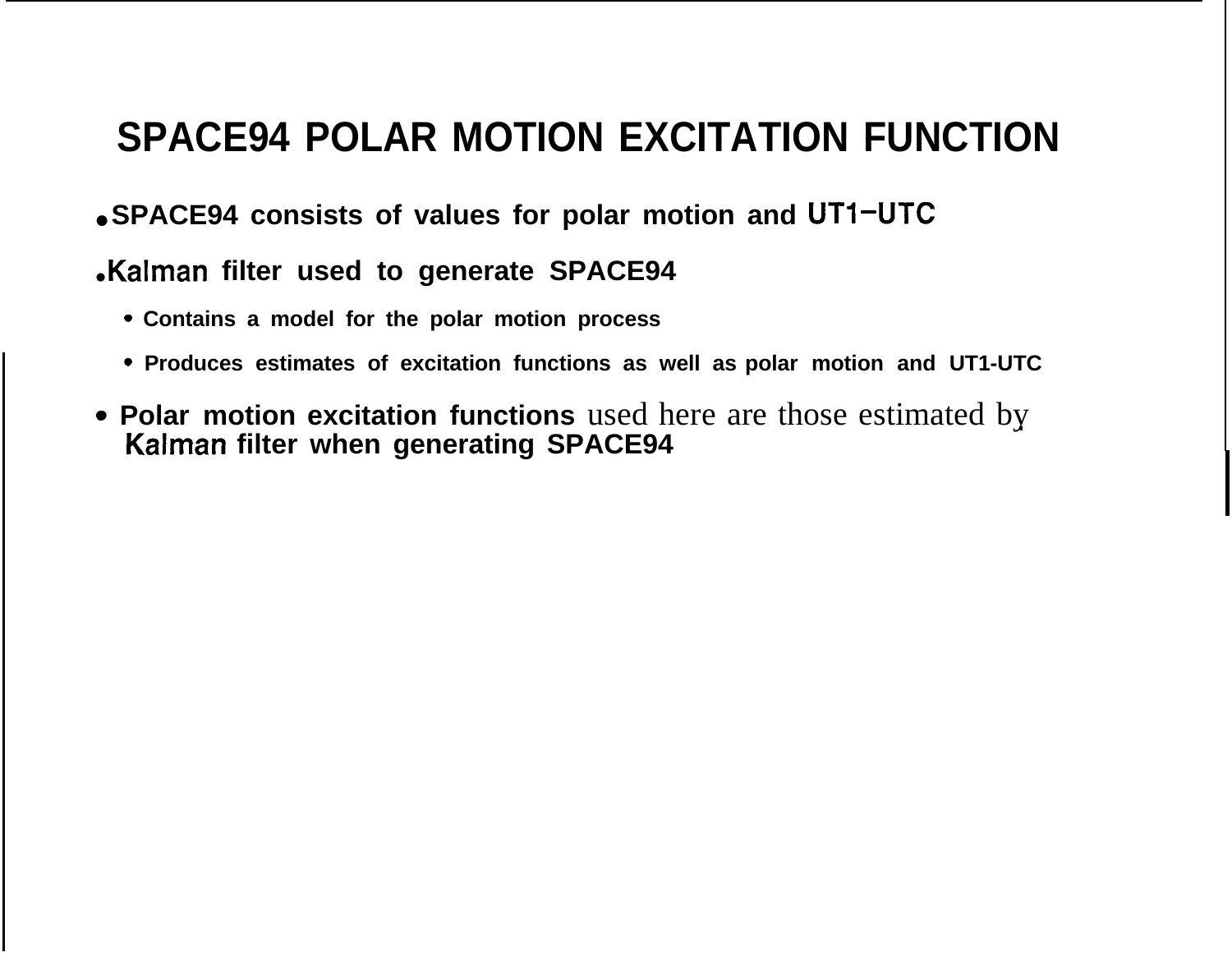



yedrs  $\sum_{i=1}^{\infty}$ 

 $\boldsymbol{\zeta}$  .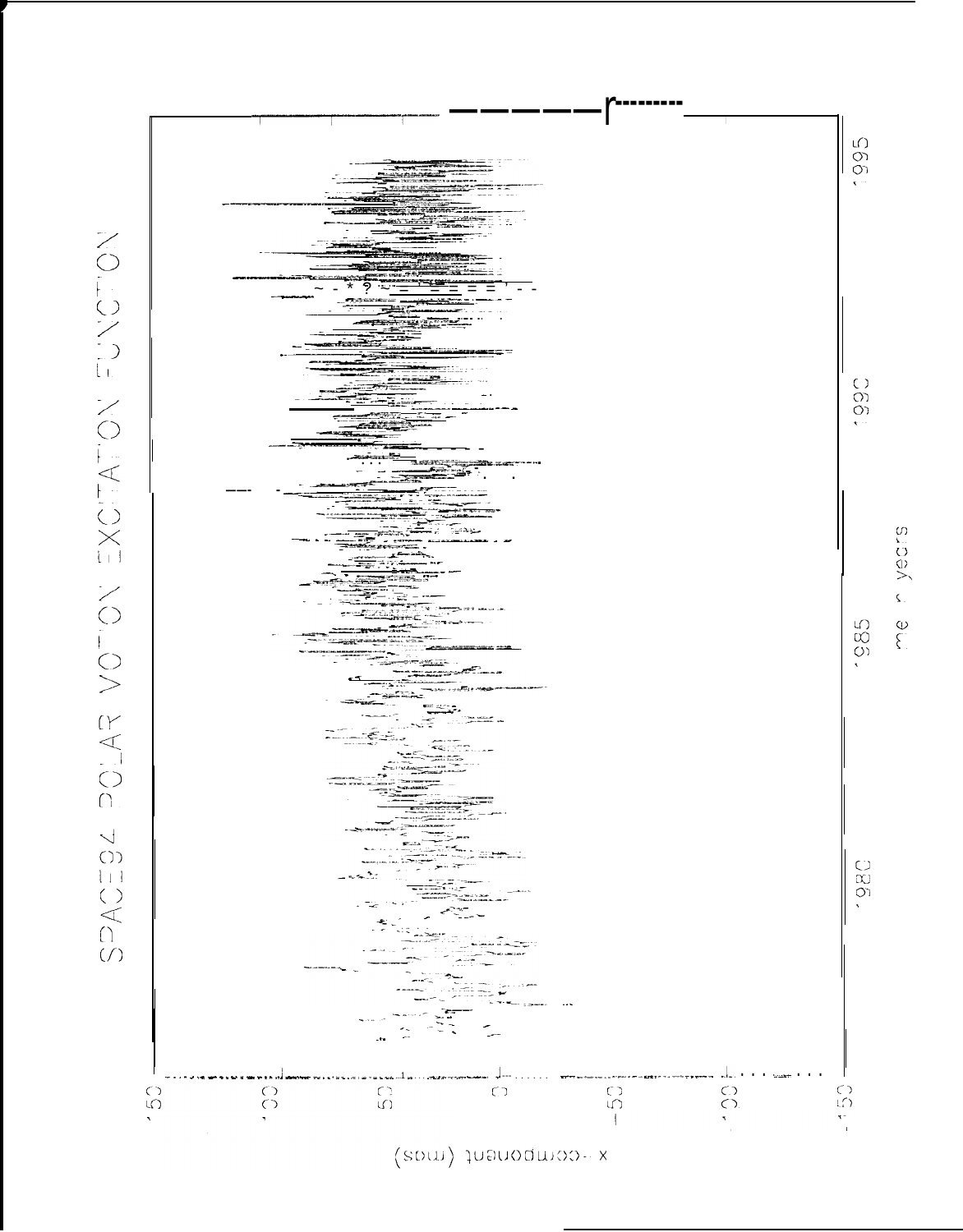

 $\binom{r}{k}$  $\tilde{\mathcal{O}}$  $\sum$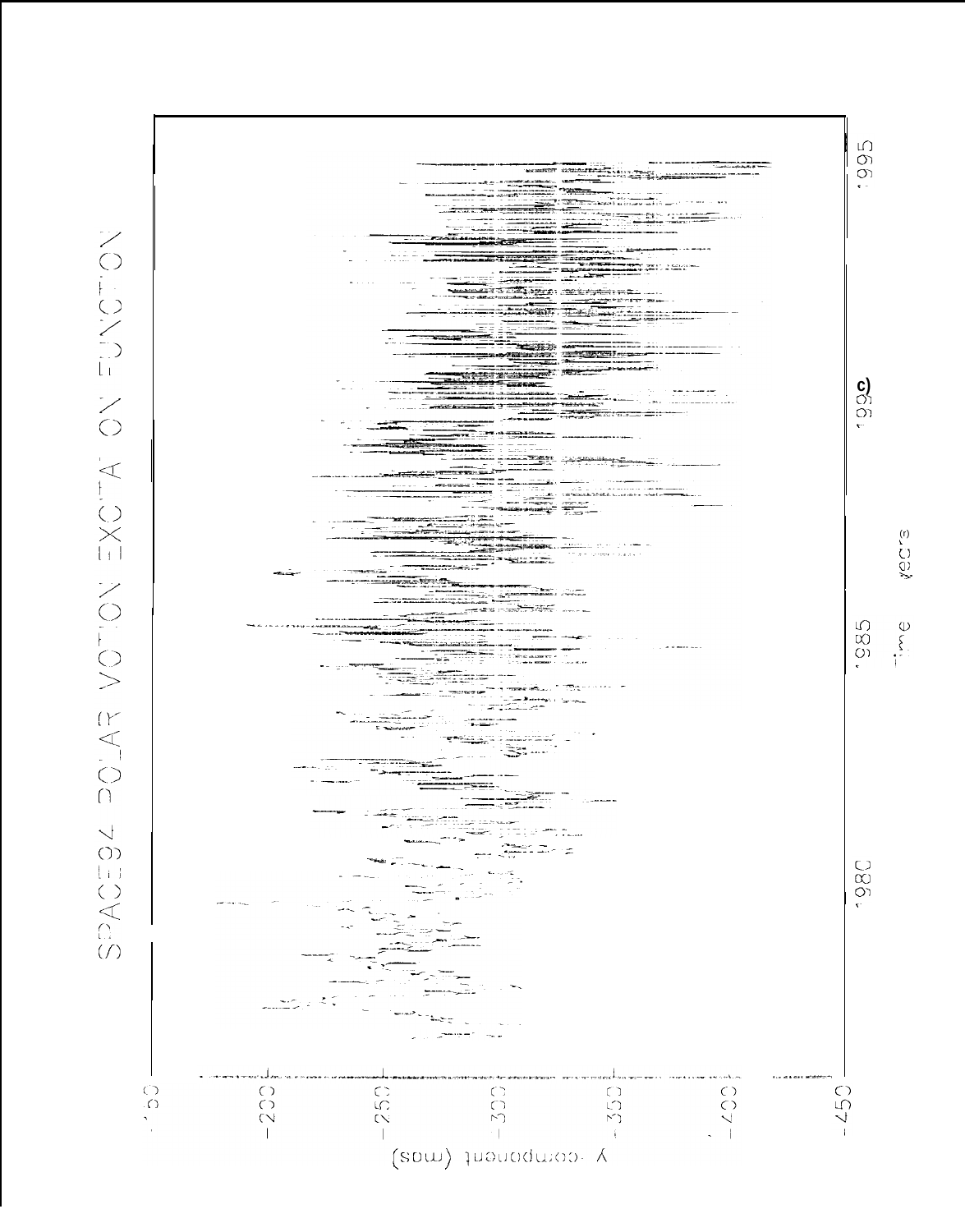### **ATMOSPHERIC ANGULAR MOMENTUM (AAM)**

● **Angular momentum of atmosphere changes** due to:

● **Changes in strength and direction of atmospheric winds**

- **Changes in mass distribution of atmosphere (changes in atmospheric pressure)**
- **Under principle of conservation of angular momentum, the rotation of the solid Earth changes as AAM is exchanged with the solid Earth**
- **AAM %-functions quantify the atmospheric excitation of Earth rotation** ● **AAM pressure term (inertia tensor)**

• 
$$
\chi_1^P + i \chi_2^P = \frac{-1.00 \text{ a}^4}{(C-A)g} \int p_s \sin \phi \cos^2 \phi (\cos \lambda + i \sin \lambda) d\lambda d\phi
$$

● **AAM wind term (re!ative angular momentum)**

• 
$$
\chi_1^w + i \chi_2^w = \frac{-1.43 a^3}{\Omega'(C-A) g} \int (u \sin \phi \cos \phi + i \mathbf{v} \cos \phi) (\cos \lambda + i \sin \lambda) dp d\lambda d\phi
$$

**AAM x-functions are computed from operational analyses of:** 

● **Japan Meteorological Agency (JMA) " United Kingdom Met. Office (UKMO)**

● **National Centers for Environmental Prediction (NCEP)**

● **European Centre for Medium-Range Weather Forecasts (ECMWF)**

#### **• AAM**  $\chi$ **-functions from the NCEP were chosen for use here**

● **It is the only series currently available that fully overlaps in time with SPACE94**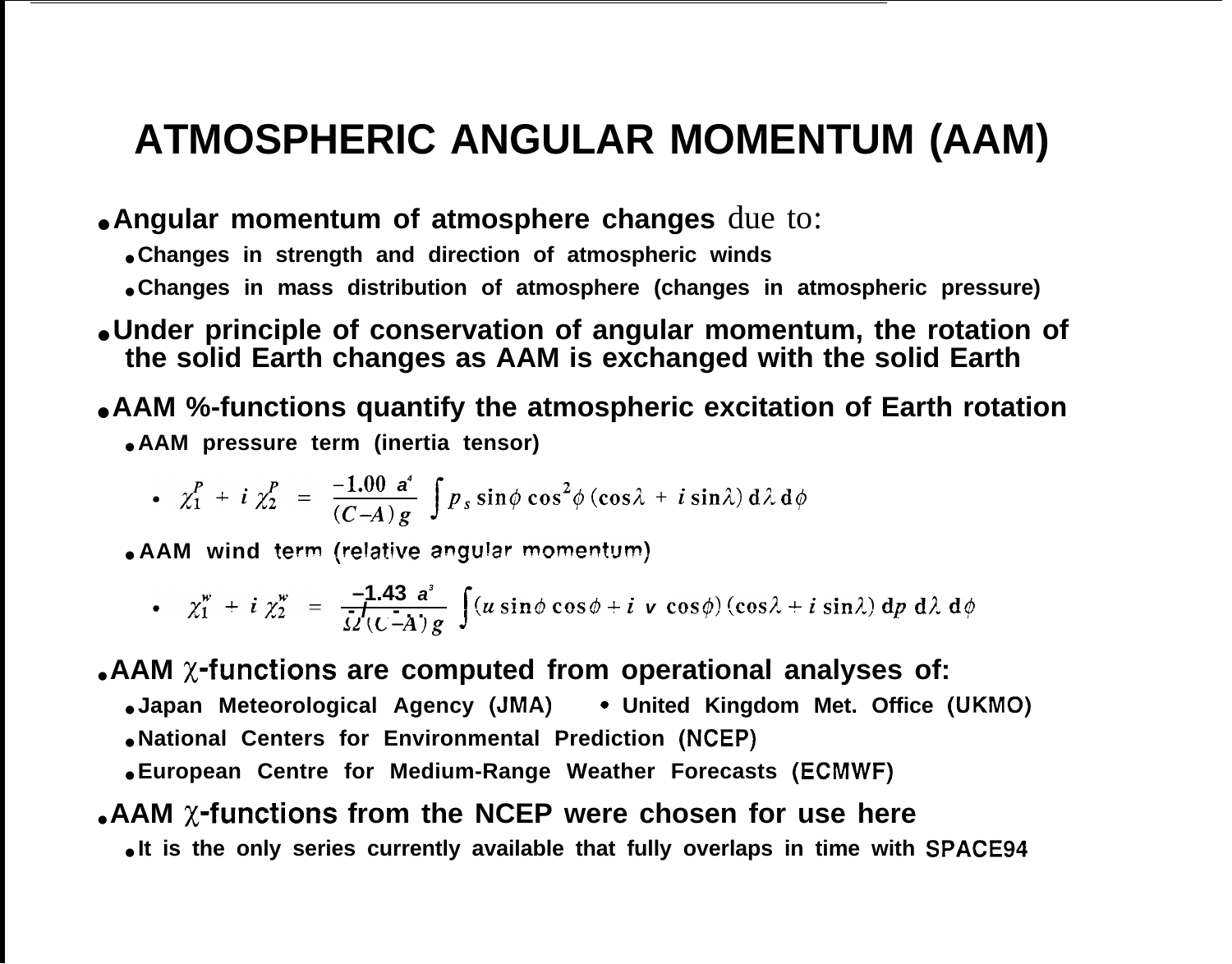### **OCEANIC RESPONSE TO ATMOSPHERIC SURFACE PRESSURE FLUCTUATIONS**

- **How do oceans transmit atmospheric surface pressure fluctuations to ocean** bottom?
	- **Q For AAM pressure term, need pressure evaluated at crustal surface**
- **Inverted barometer assumption**
	- **Ocean response to imposed atmospheric surface pressure fluctuations is such that pressure at ocean bottom does not change**
	- **Q Generally held to be valid at long periods (> a few days)**
- **Rigid ocean (no inverted barometer) assumption**
	- **" Atmospheric surface pressure fluctuations tu!!y transmitted (without attenuation) to the ocean bottom**
- **AAM pressure terms are available that have been computed under each of these assumptions**
- **AAM pressure term computed under inverted barometer assumption chosen for use here**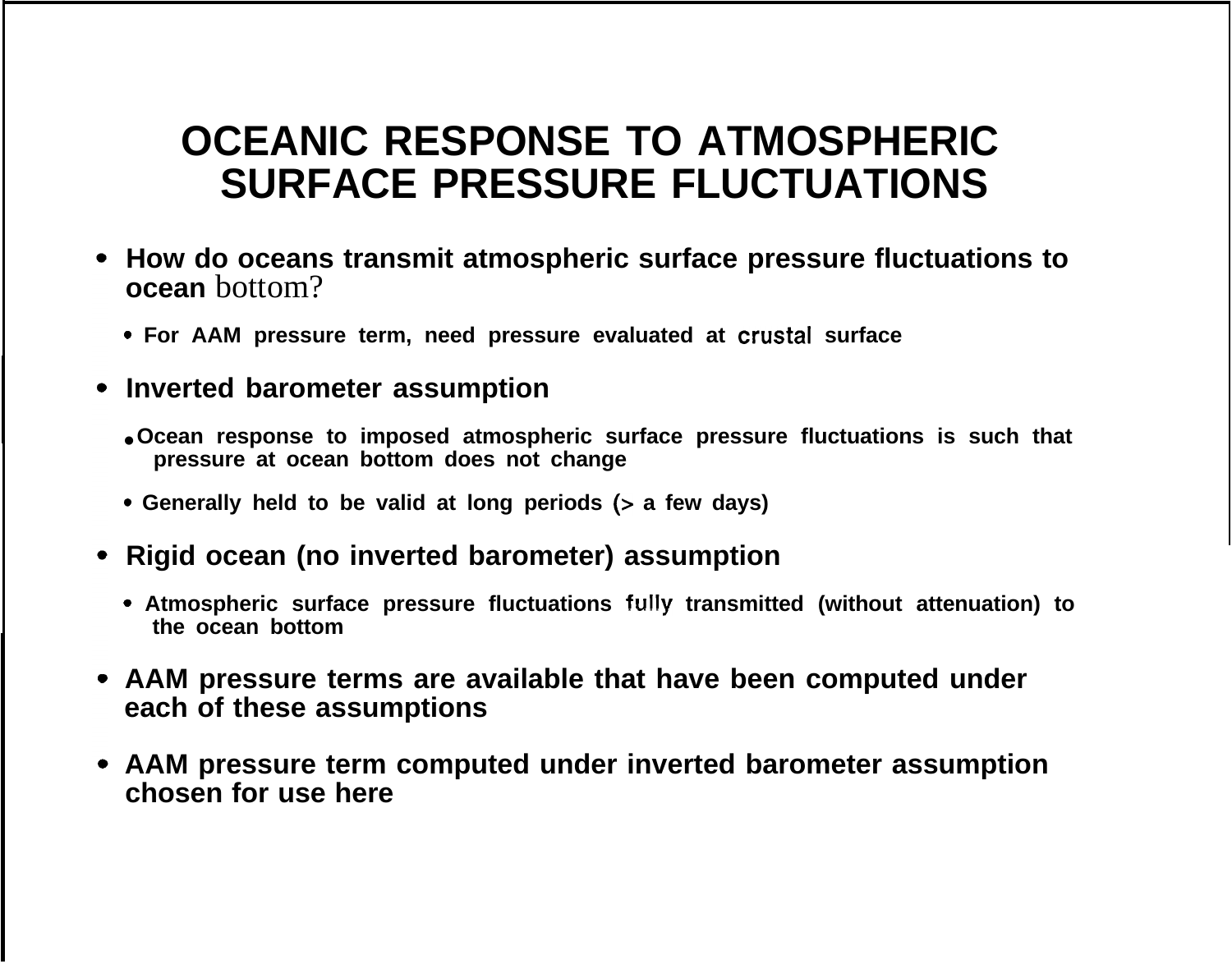

S<br>(1)<br>> .  $\frac{1}{2}$   $\frac{1}{2}$   $\frac{1}{2}$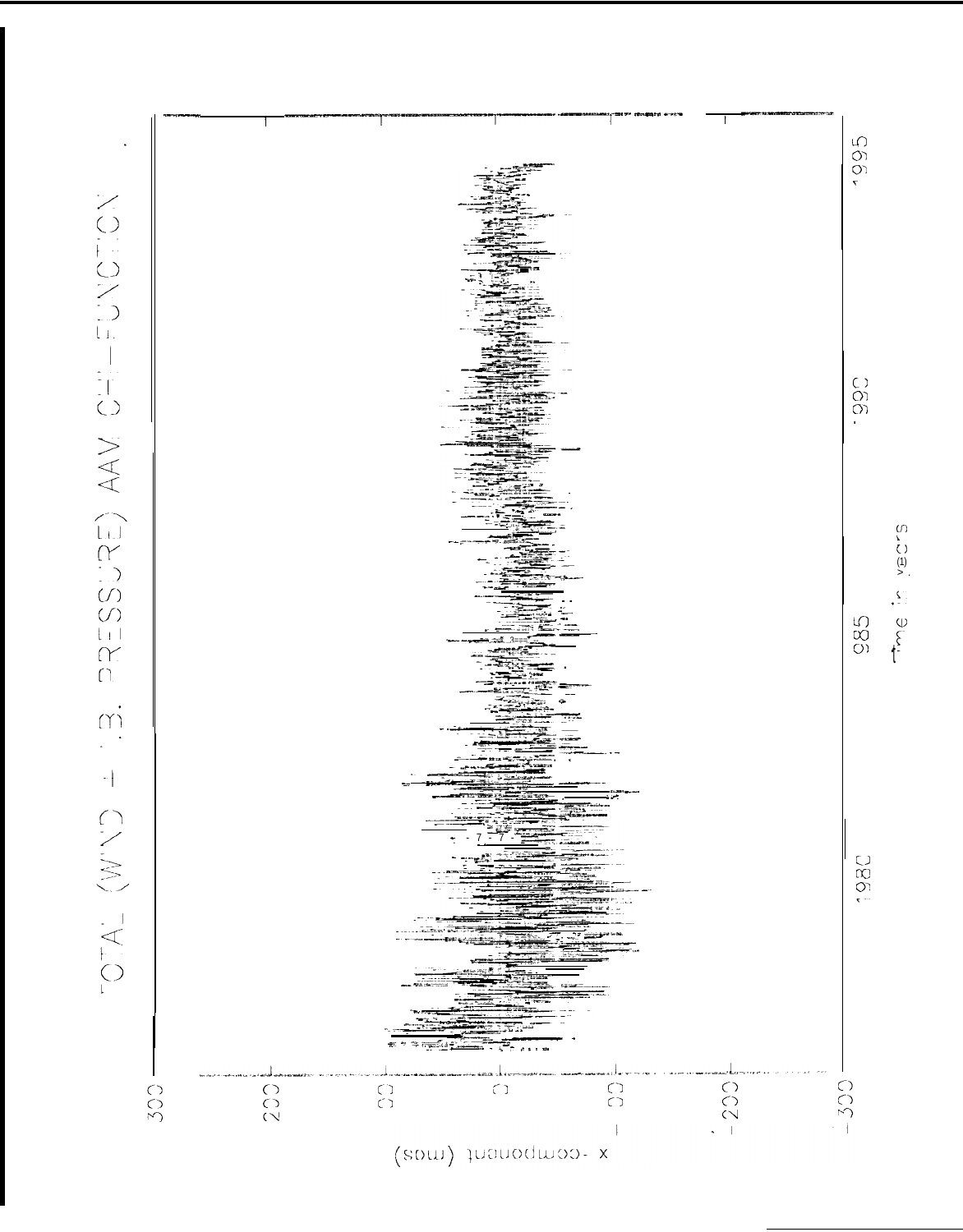



sand, al

YOUNGEY HO VAN (ESCSESSE)  $\overline{N}$ OTA (W YD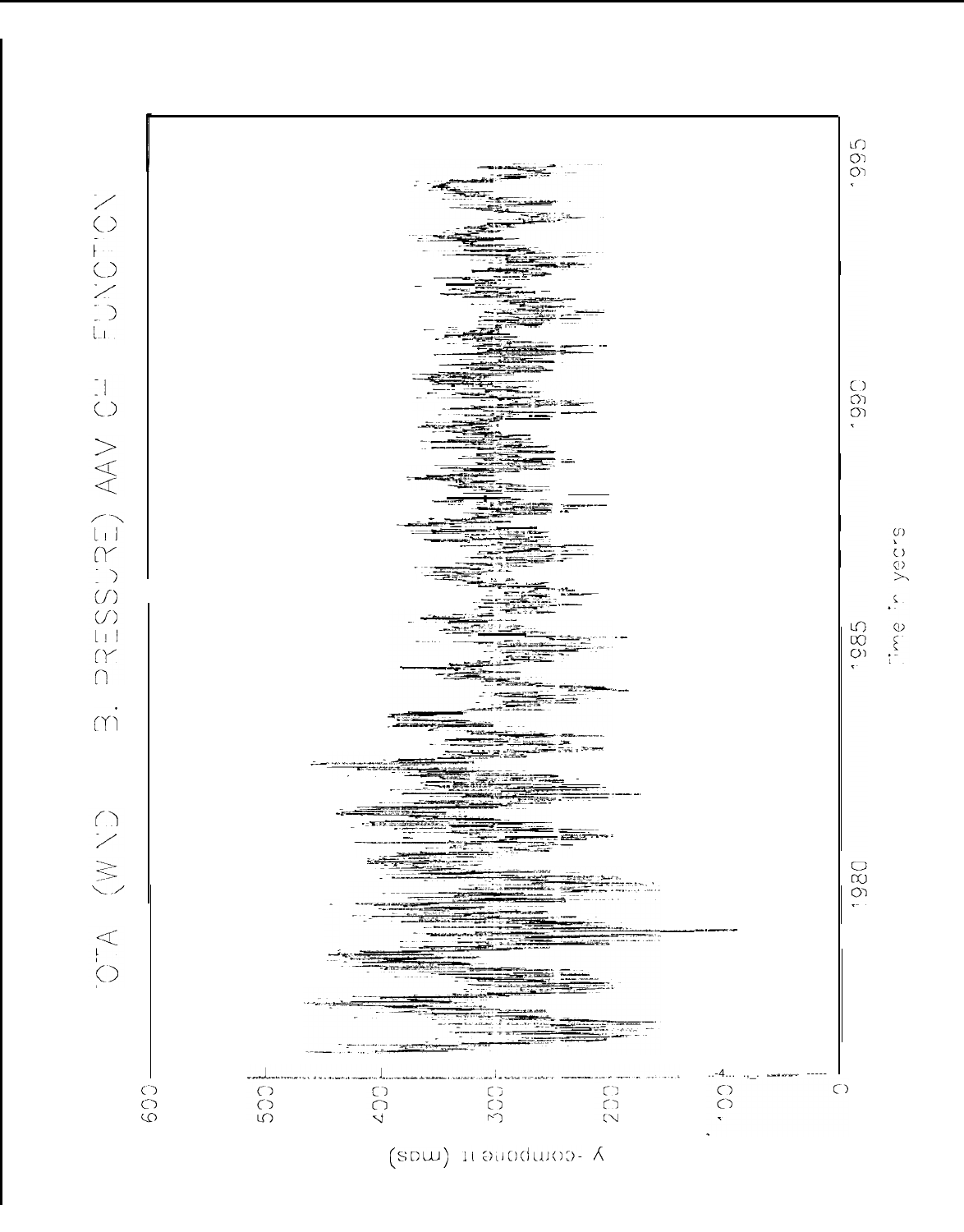

frequency (cyc es/yerr)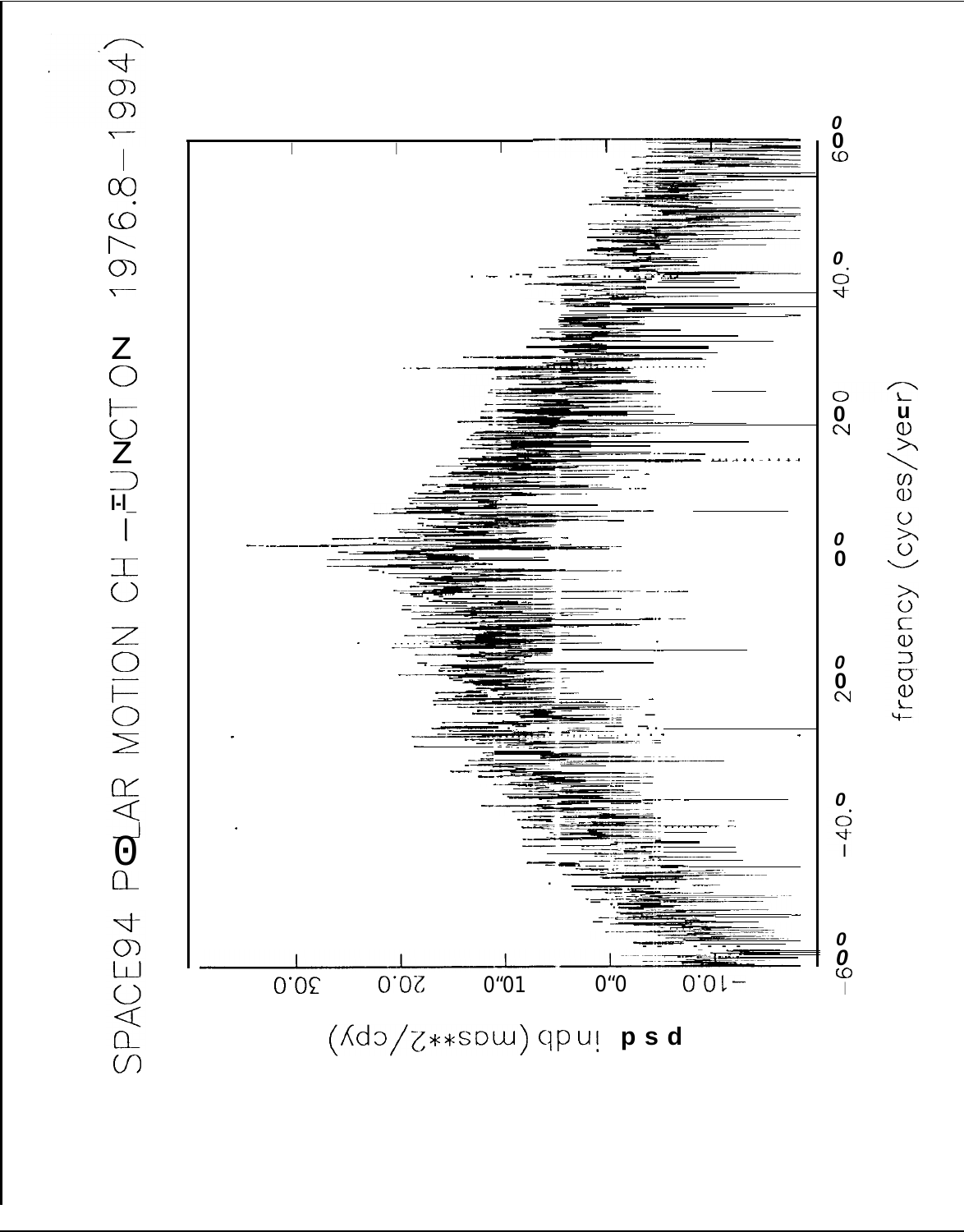

frequency (cycles/year)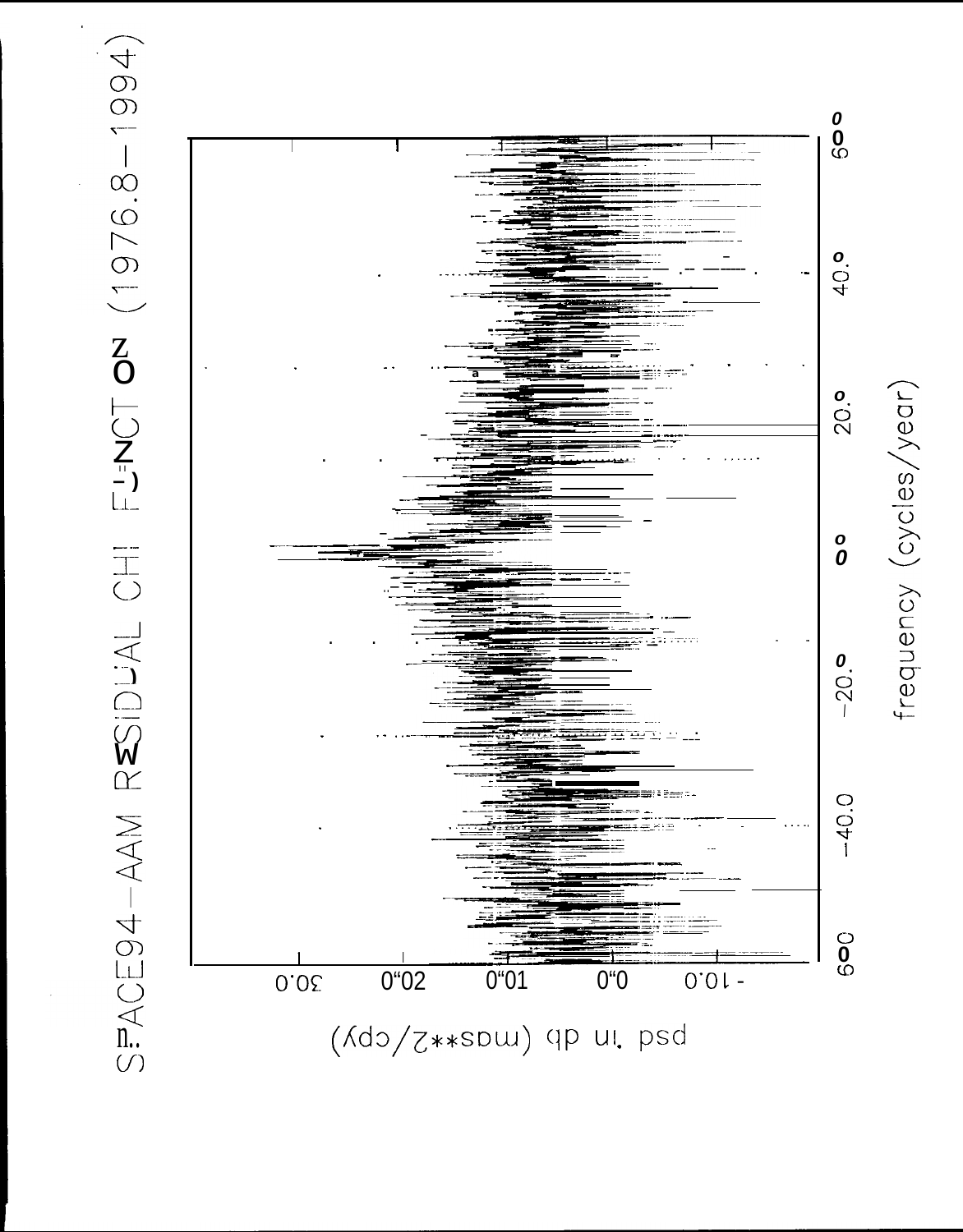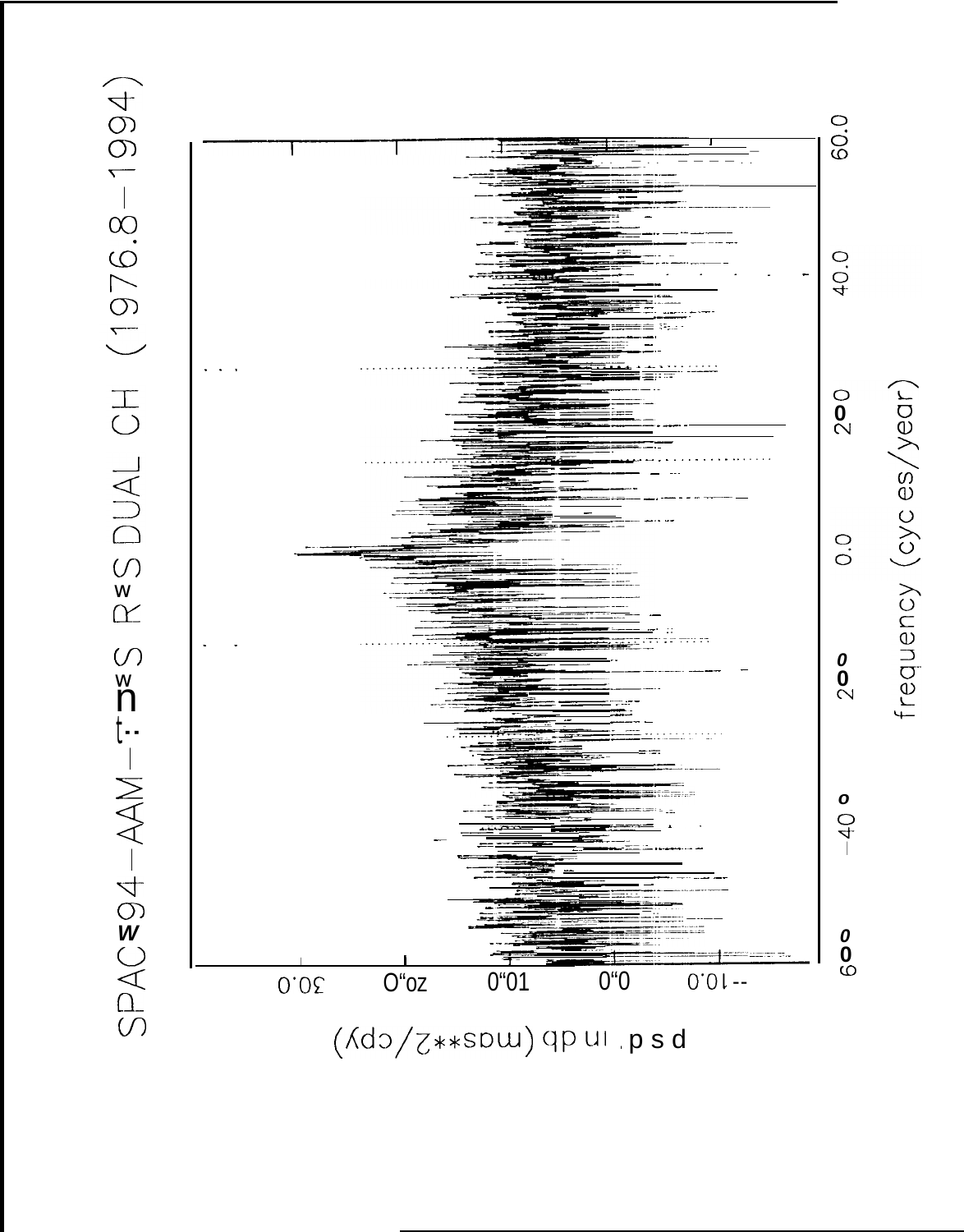

frequency (cycles/year)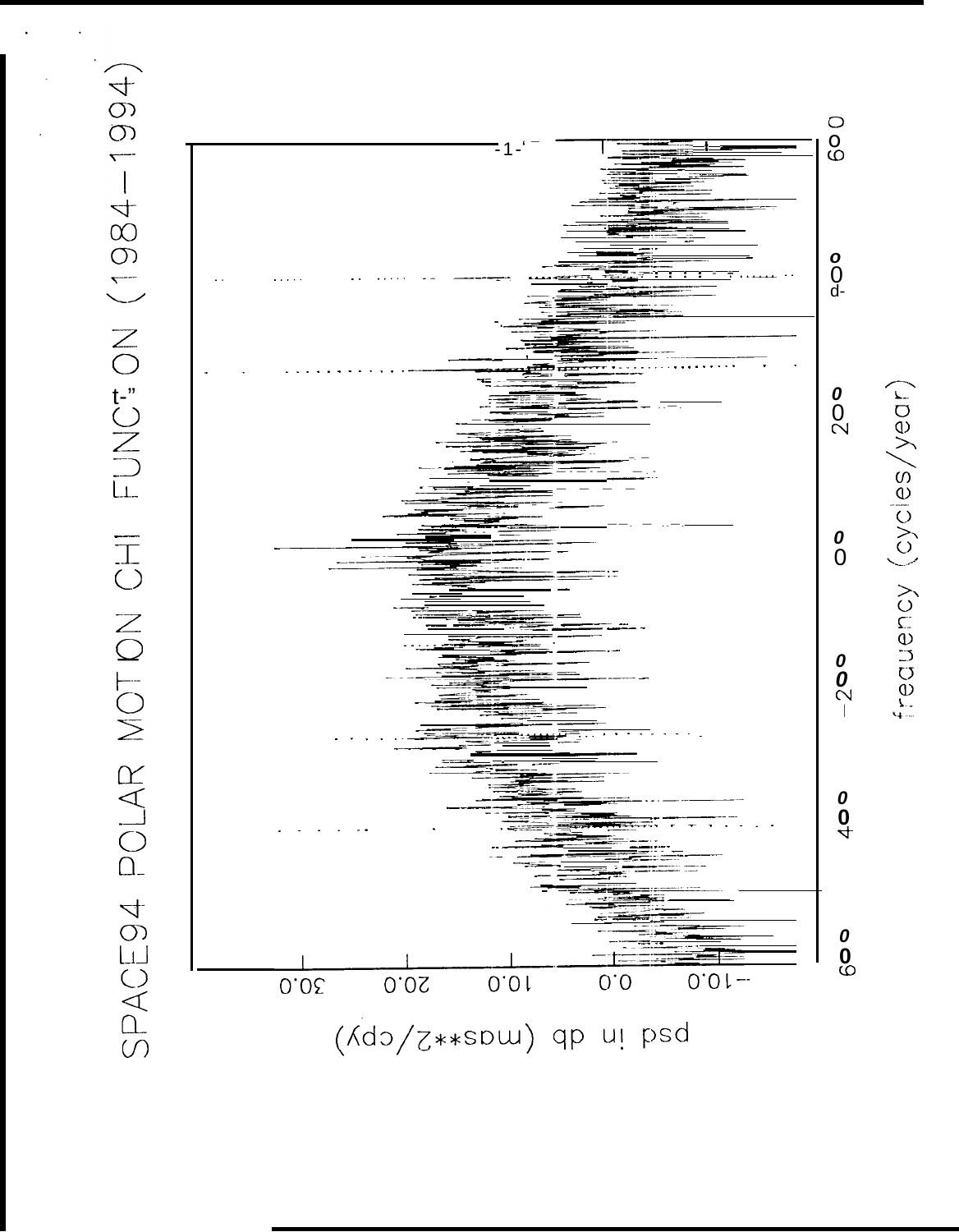



frequency (cycles/year)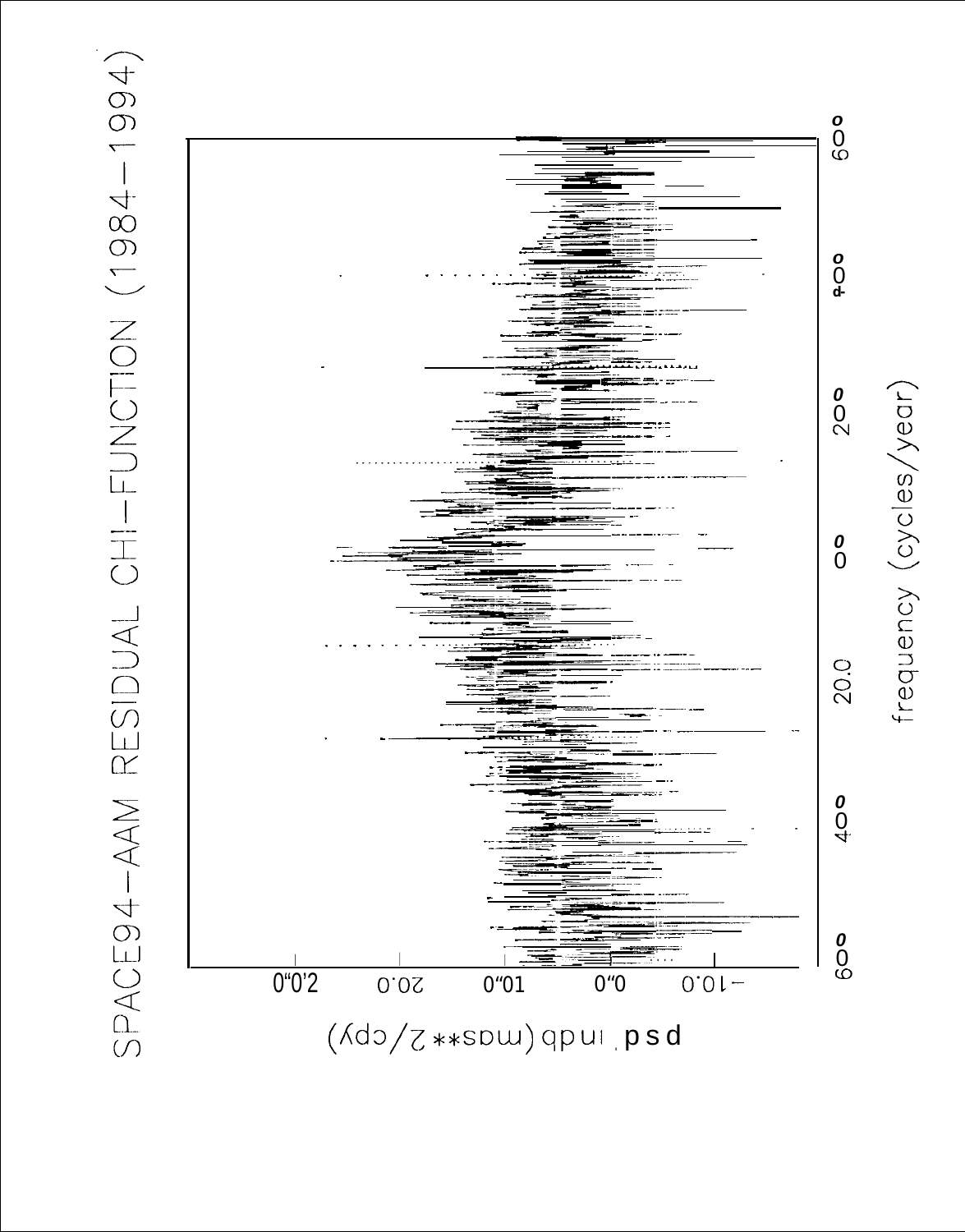



frequency (cycles/year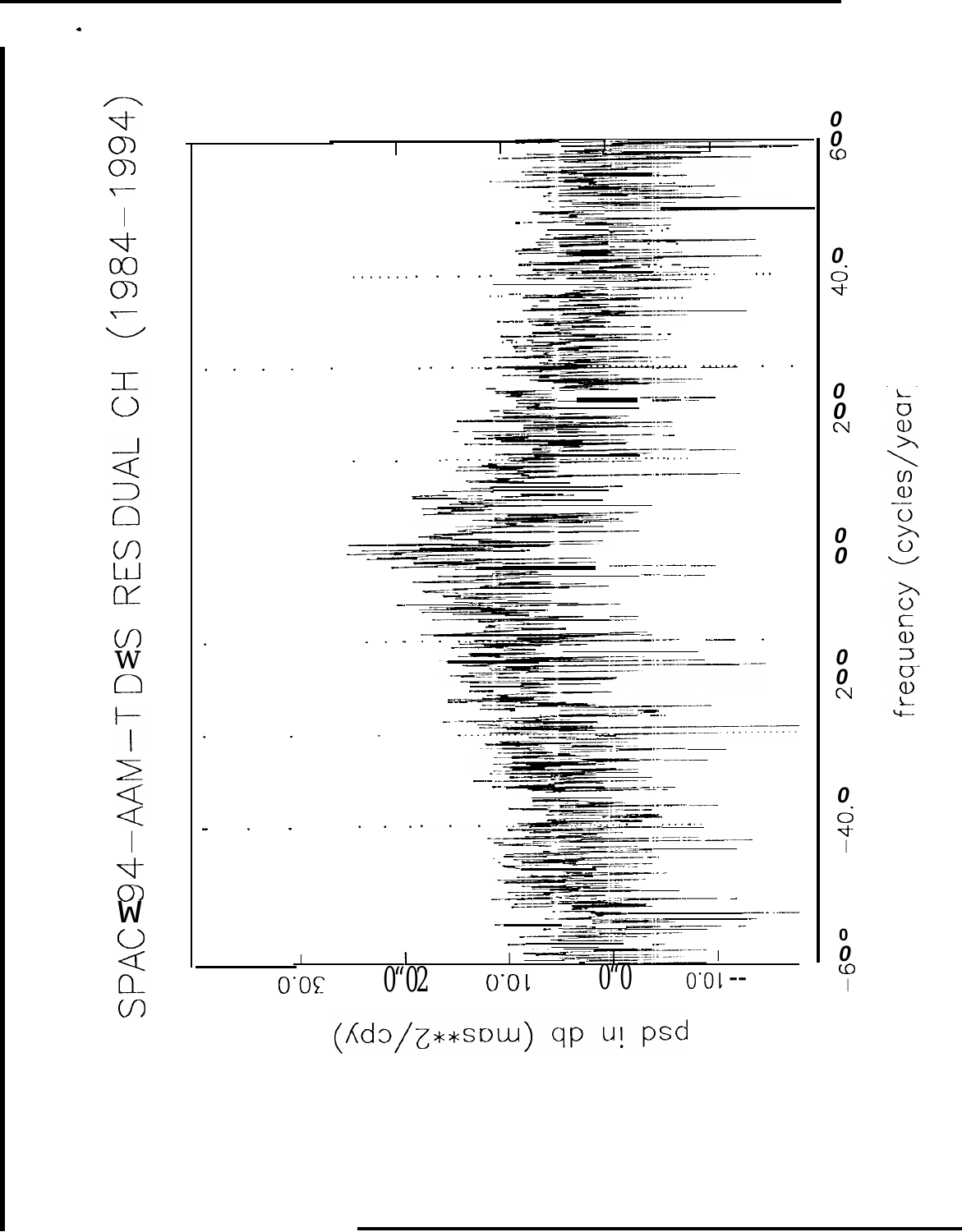#### **Observed & Predicted Effects of Long-Period Ocean** Tides on the Polar Motion Excitation Function  $\chi(t)$

—-- —-—

|                                                                                                                         | Amplitude Phase Amplitude Phase<br>(mas) (degrees) |           | Prograde Retrograde<br>(mas) (degrees) |                                       |
|-------------------------------------------------------------------------------------------------------------------------|----------------------------------------------------|-----------|----------------------------------------|---------------------------------------|
| $M9'$ (9.12-day)<br>SPACE94-AAM 0.54 $\pm$ 0.45 38 $\pm$ 48<br><b>Dickman</b>                                           | 0.13                                               | 73        | $0.21 \pm 0.45$ 79 $\pm$ 126<br>0.21   | 15                                    |
| $M9$ (9.13-day)<br>SPACE94-AAM $0.47 \pm 0.45$ -30 $\pm 55$<br><b>Dickman</b>                                           | 0.32                                               | 73        | 0.41 $\pm$ 0.45 $-95$ $\pm$ 63<br>0.52 | 15                                    |
| <i>Mf'</i> (13.63-day)<br>SPACE94-AAM 1.61 ± 0.45 56 ± 16 $2.01 \pm 0.45$ 87 $\pm$ 13<br><b>Dickman</b><br>Seiler/Gross | 0.52<br>0.72                                       | 100<br>55 | 0.71<br>0.59                           | 8<br>72                               |
| $Mf$ (13.66-day)<br>SPACE94-AAM 0.86 $\pm$ 0.45 93 $\pm$ 30 2.73 $\pm$ 0.45<br><b>Dickman</b><br><b>Seiler/Gross</b>    | 1.26<br>1.72                                       | 100<br>55 | 1.72<br>1.44                           | $14 \pm 10$<br>$\blacksquare$ 8<br>72 |
| <i>Mm</i> (27.55-day)<br>$SPACE94 - AAM$ 0.75 $\pm$ 0.45 49 $\pm 35$<br><b>Dickman</b><br><b>Seiler/Gross</b>           | 0.47<br>0.78                                       | 136<br>74 | $0.82 \pm 0.45$<br>0.28<br>0.92        | -59 $\pm$ 32<br>$-7$<br>28            |

**Quoted uncertainties are l-sigma formal errors**

**Prograde and retrograde amplitudes A and phases @ clefined by:**

 $\chi(t) = A_p e^{i\alpha_p} e^{i\phi(t)} + A_p e^{i\alpha_r} e^{-i\phi(t)}$ 

**where the subscript p denotes prograde and r denotes retrograde**